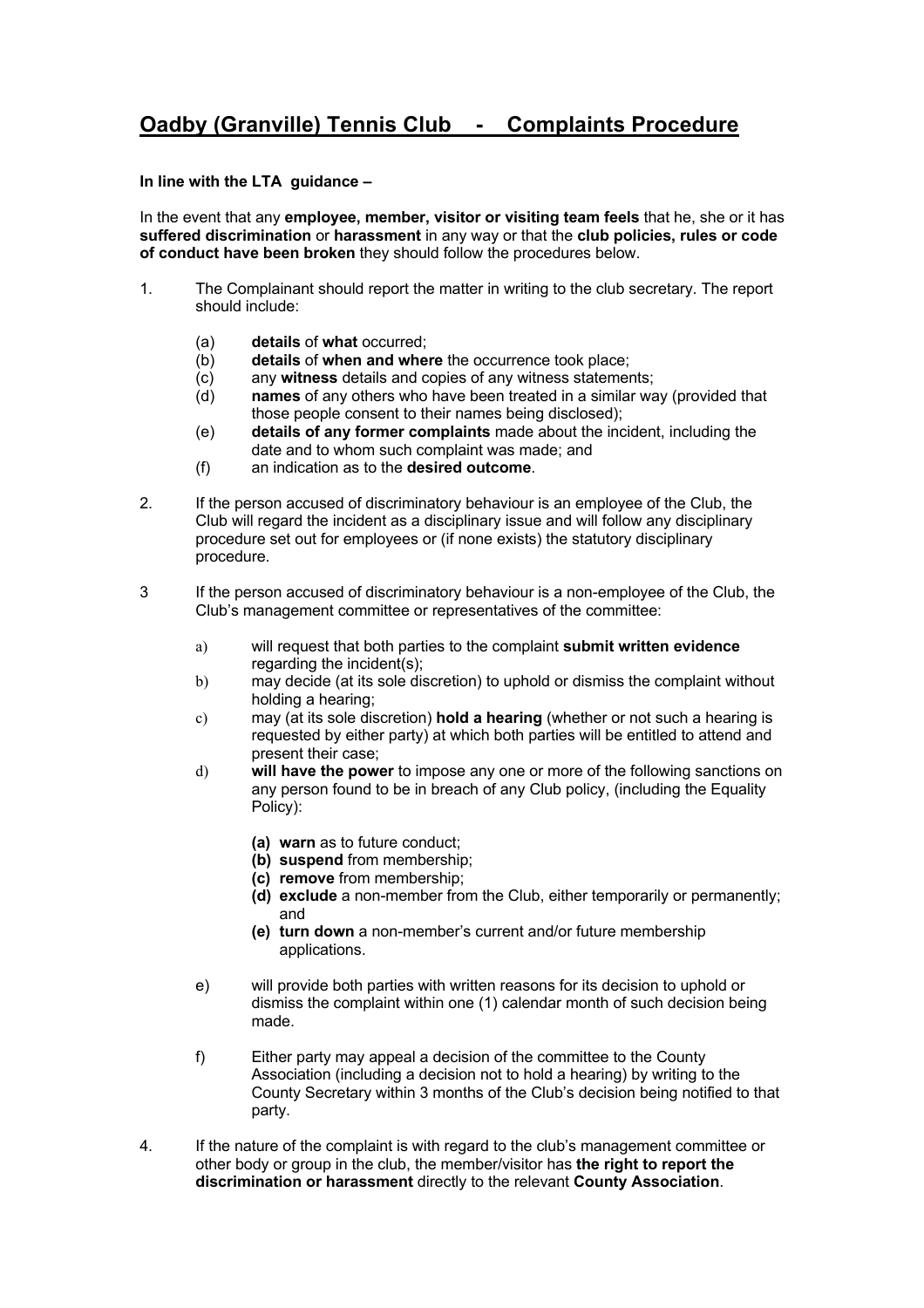## **Terminologies and descriptors**

## **Types of discrimination**

There are three categories of discrimination: direct, indirect and positive:

- **Direct discrimination –** is where a person, in a group of people with the same or similar circumstances, is treated less favourably than the others in the group because of their race, gender, disability or sexuality.
- **Indirect discrimination** occurs where the effect of certain requirements, provision or practices imposed by an organisation has an adverse impact disproportionately on one group or other. Indirect discrimination generally occurs when a rule or condition, which is applied equally to everyone, can be met by a considerably smaller proportion of people from a particular group; the rule is to their advantage and it cannot be justified on other grounds.
- **Positive discrimination** is in favour of those who were formerly discriminated against, especially in the provision of social and educational facilities and employment opportunities.

The LTA's equality and diversity policy www.lta.org/equality sets out our commitment to opposing all forms of discrimination. The LTA will ensure that its employees, members, volunteers, players, officials, affiliated clubs and customers are not discriminated against on the basis of any of the following:

- race, colour, ethnic group or national origin
- gender or marital status
- disability
- sexuality or sexual orientation
- age
- employment status
- actual/suspected HIV/AIDS
- religion and faith
- unrelated criminal offences/ex-offenders (subject to any legal or public interest constraints)
- responsibilities for children or dependents

**Harassment -** Harassment can be described as inappropriate actions, behaviour, comments or physical contact, which may cause offence i.e. mental or physical anxiety or hurt to an individual:

- It may be related to gender, race disability, sexuality, age, religion, nationality or any personal characteristic of an individual.
- Under the terms of the Criminal Justice Act 1994, harassment was made a criminal offence, punishable by a fine of up to £5,000 and/or a prison sentence of up to six months.

**Victimisation -** Victimisation can be described as treating an individual less favourably than one would treat others because the individual has made a complaint of discrimination, given evidence about such a complaint or raised a concern under the Public Interest (Disclosure) Act 1998.

**Positive action -** The term 'positive action' refers to a number of methods designed to counteract the effects of discrimination and to help eradicate stereotyping. It can be initiatives